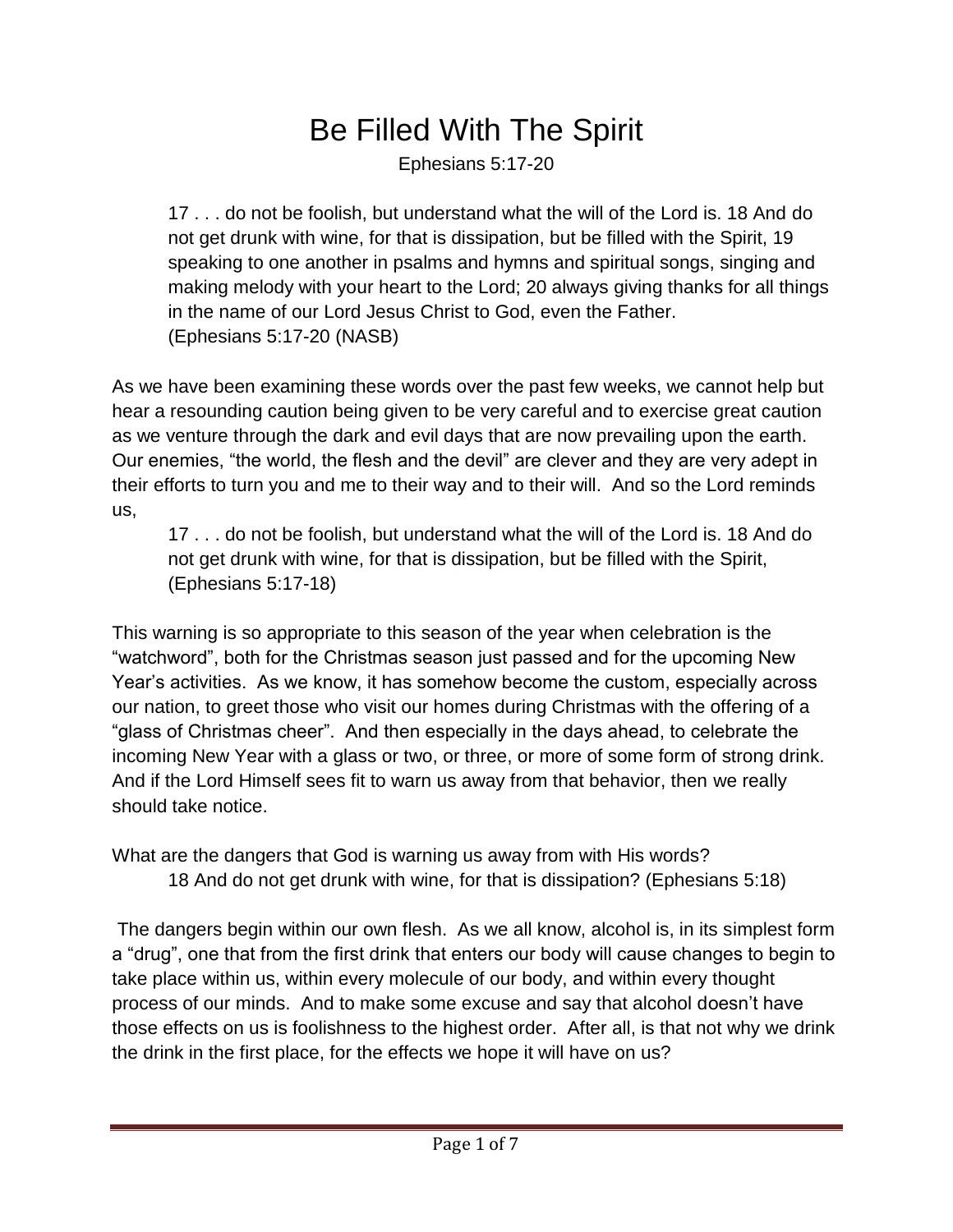So then . . . you and I need to realize and accept the simple truth that alcohol will absolutely do what alcohol does!

So again, what are the dangers that God is warning us away from with these words? They begin first with our relationship with Him. Recall that the first and greatest command that He requires of us is that we "love Him with all of our heart, soul, mind and strength". And He knows that all of those elements of our being will be involved as we reach forward to love Him. And here, He is taking into account that as we drink the alcohol, it will then travel throughout our bodies and quickly enter into each of these parts of our being, "our heart, our soul, our mind and our strength". And as the alcohol courses its way through each of them, they will be given over to its effects.

And thinking back on the words of a recent message, I am convinced that yes, the alcohol really does have "another spirit" that hides within its wake. Recall from that message that the origin of the word "spirits", as it relates to alcohol, comes from an Arabic word "al-kuhl" which was in their culture the name of a "body-eating spirit". And when those Arab alchemists' who were experimenting with brewing whisky ingested the alcohol, their senses were deadened. And so they named the substance according to its "body-eating" qualities, calling it "alcohol". And it has then developed over time that the word "spirits" has become synonymous with alcohol.

In that message, we asked the question . . . could those alchemists who first discovered the distillation of alcohol have been truly correct in their estimation of what was taking place? Recall the definition, that the alcohol, the "al-kuhl", is a "body-eating spirit". Could God have chosen to reveal a warning to those who would drink alcohol that "another spirit" than their own is being introduced into their heart, mind, body and soul? Folks, I must confess to you that I am fully convinced that that is exactly what God is warning us about in these words,

18 And do not get drunk with wine, for that is dissipation, (Ephesians 5:18)

Am I suggesting that everyone who takes a drink is influenced or even possessed by a demon? No, but I am suggesting that the demonic world is always close at hand, and they are eager to add their evil influences into the effects of the alcohol that we are foolishly pouring into our bodies. Alcohol simply has become a very effective "weapon of choice" in the demon arsenal for the destruction of the human soul.

And so here, God sees fit to offer His warning in the form of a strong and deliberate and straightforward contrast. He says,

18 And do not get drunk with wine, for that is dissipation, but be filled with the Spirit, (Ephesians 5:18)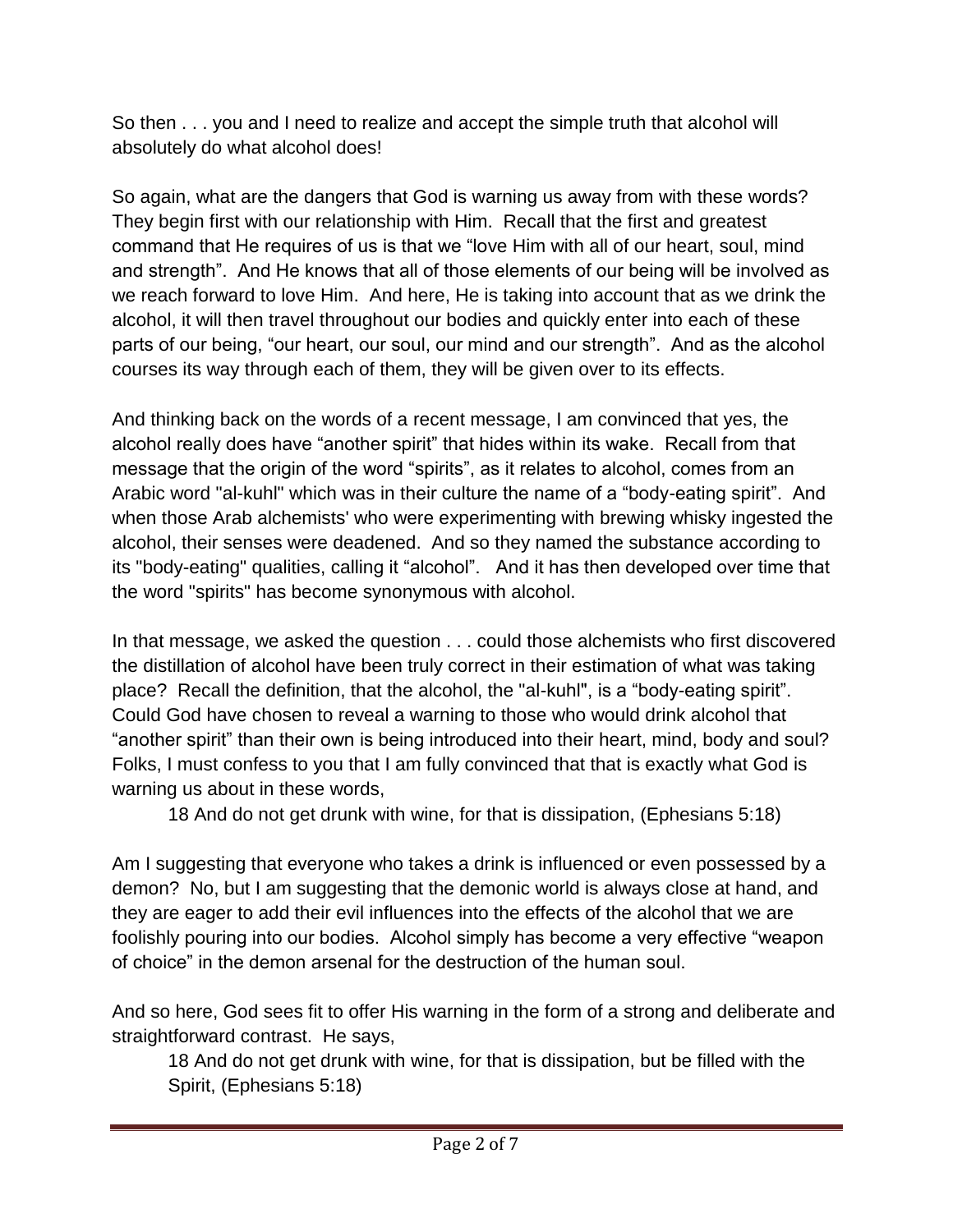These words are a clear contrast giving two distinctly different choices, with each choice having its own distinct effect. You and I can either become drunk with wine, fully dissipated and corrupted by its numbing effects, or we can put that alcohol aside and instead be filled with the Holy Spirit of God.

Or to put it another way, we can invite that "other spirit", that "body eating spirit" within the alcohol to come in and take control over our heart, soul, mind and strength, corrupting everything within us. Or we can instead invite the Holy Spirit of God to come in and take control over our heart, soul, mind and strength, bringing with Him love and joy and peace beyond all measure.

And may I offer one more additional observation about this verse,

18 And do not get drunk with wine, for that is dissipation, but be filled with the Spirit, (Ephesians 5:18)

Notice that there are no other options being offered within these words. And remember that God does not give His word in needless fashion. Here, He restricted His warning to only two possibilities, "drunk, dissipated and corrupted with wine" or "filled with the Holy Spirit". Folks, there is nothing mysterious about these words. They are clear and plain and straightforward, and we must take their warning in the way it is presented to us.

May I remind us again that these words in this Book of Ephesians were written expressly to those of us who are committed believers in Christ, those of us who have truly received Christ as our personal Savior and Lord! And here, God is saying to us, His beloved children, that we must not allow ourselves to travel down this path of being filled with that "other spirit" that comes from the world, the flesh and the devil. But that we must instead be filled to the fullest with the power and the presence of His own blessed Holy Spirit.

 As I was seeking the Lord for the words for this message, I found that there are nearly one hundred separate references in these scriptures that speak to us about being filled with God's Holy Spirit and about allowing His Spirit to abide within us. Listen to some of those . . .

Romans 8 . . . ye are not in the flesh, but in the Spirit, if so be that the Spirit of God dwell in you. Now if any man have not the Spirit of Christ, he is none of his. (Romans 8:9)

Ephesians 4 . . . And grieve not the Holy Spirit of God, whereby ye are sealed unto the day of redemption. (Ephesians 4:30)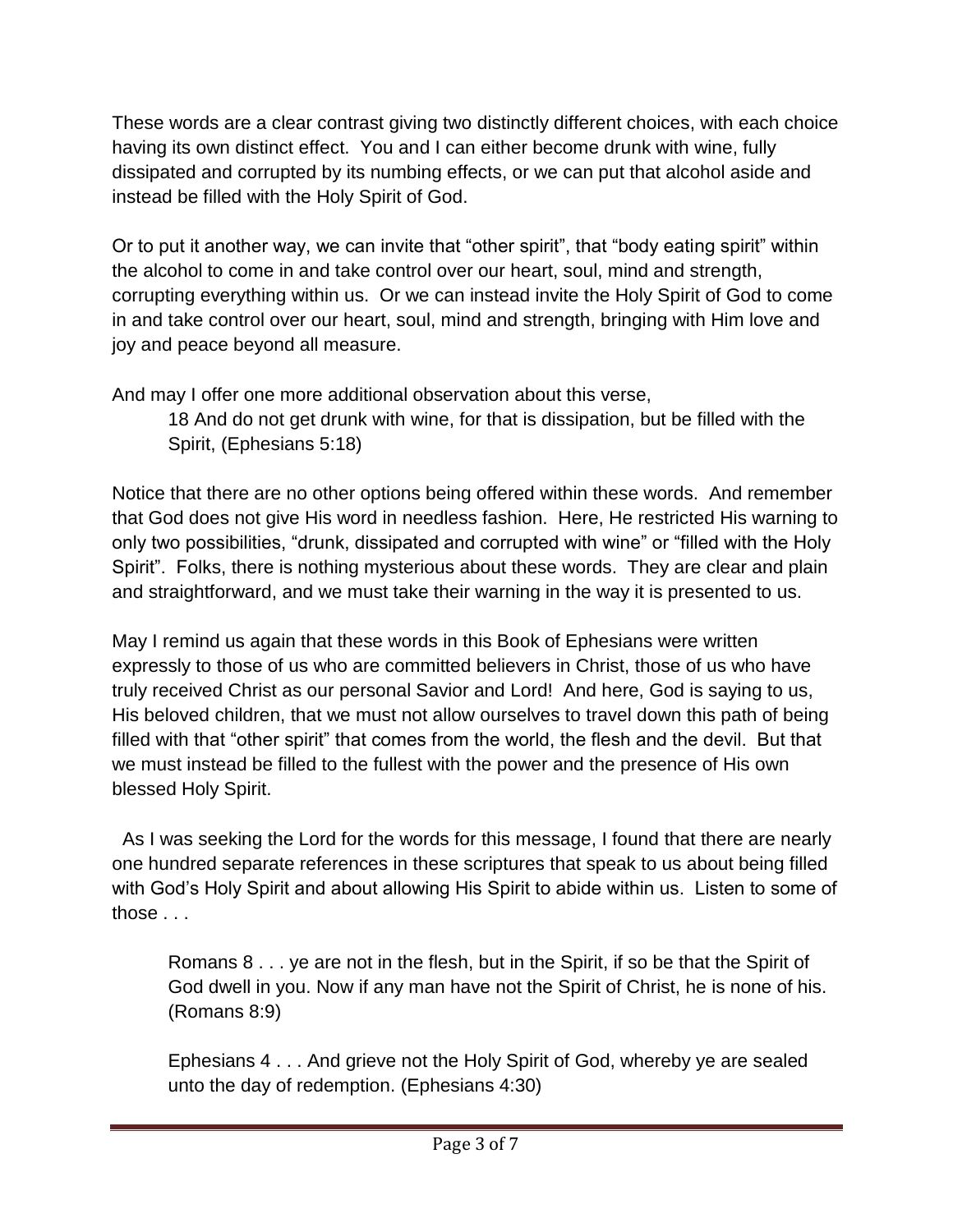Acts 4 . . . And when they had prayed, the place was shaken where they were assembled together; and they were all filled with the Holy Ghost, and they spake the word of God with boldness. (Acts 4:31)

Romans 5 . . . And hope maketh not ashamed; because the love of God is shed abroad in our hearts by the Holy Spirit which is given unto us. (Romans 5:5)

Acts 2 . . . Then Peter said unto them, Repent, and be baptized every one of you in the name of Jesus Christ for the remission of sins, and ye shall receive the gift of the Holy Spirit. (Acts 2:38)

1 John 4 . . . Ye are of God, little children, and have overcome them: because greater is he that is in you, than he that is in the world. (1 John 4:4)

And these words go on and on and on, God admonishing us to surrender our hearts, our souls, our minds and our spirits to Him and to allow His Spirit to come and live and abide within us.

A question . . . what does it really mean, to be "filled with the Spirit"? What takes place in us? Our Charismatic friends have their special thoughts on this subject. But what do the precepts of scripture say about our being "filled with the Spirit of God"? And what does it "feel" like? Can we actually "feel" the presence of God's Spirit when He is fully abiding within us?

I must confess to you that for the most part of my years as a believer in Christ, this command has been somewhat of a mystery to me. Yes, the words are relatively simple . . . "Be ye filled with the Holy Spirit". But I do not know if I have ever been able to fathom the depth of their real meaning? After all, if the Holy Spirit is already within me from salvation, how can He "fill" me even more? Preachers have preached many sermons on that one question, but still, for most of us the "mystery" remains.

For myself, and for my meager abilities to understand, I have at least begun my search for understanding with the verses of scripture that use the words "all" and "whole" within their commands from God, such as,

Love the LORD your God with all your heart and with all your soul and with all your strength. (Deuteronomy 6:5 (NIV)

And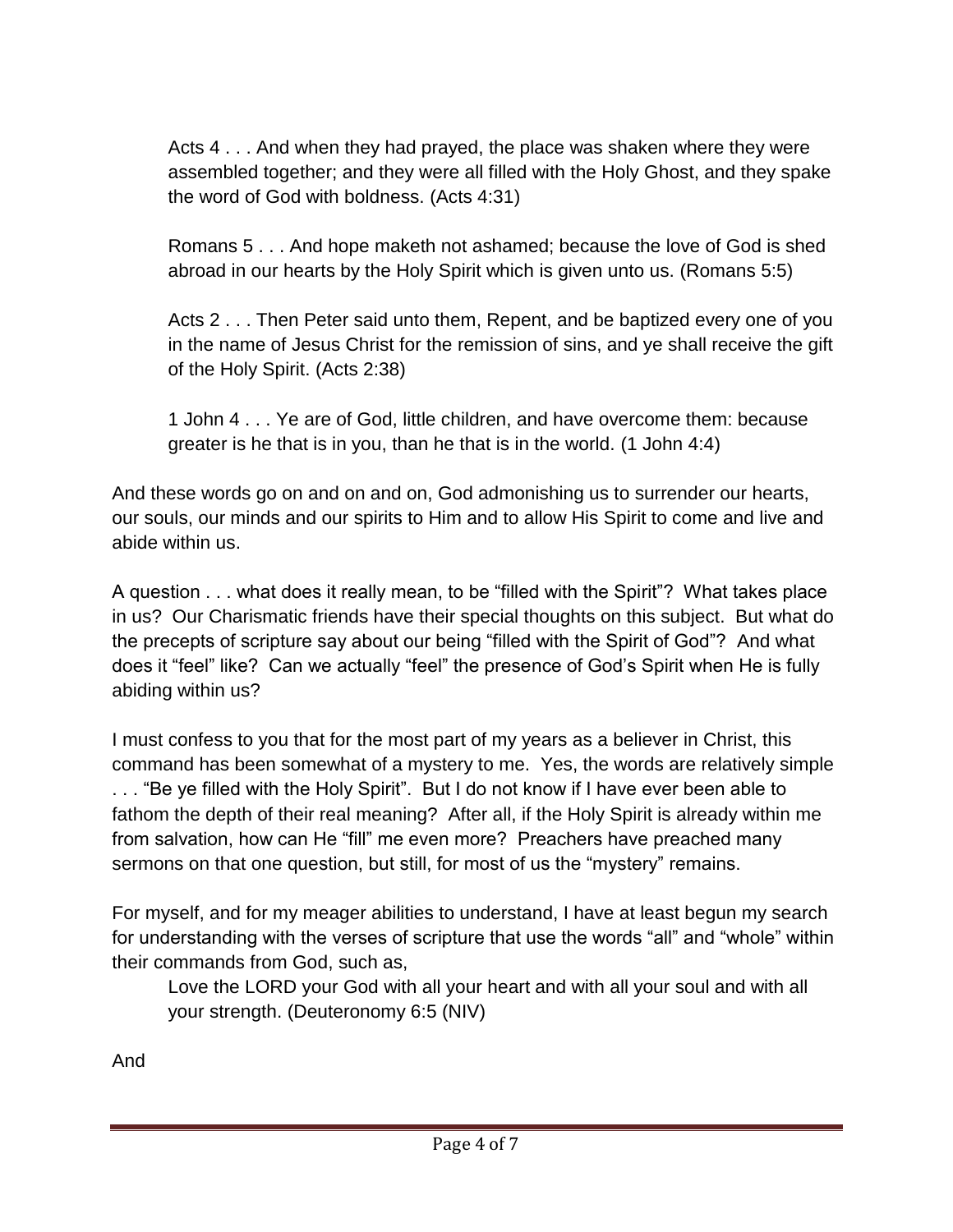10 With my whole heart I have sought You; Oh, let me not wander from Your commandments! (Psalm 119:10 (NKJV)

And

34 Give me understanding, that I may keep your law and observe it with my whole heart. (Psalm 119:34 (ESV)

In some way, perhaps in many ways, you and I are able to actually limit and restrain the presence and the power of God and His effectual working within us. But to the degree that we will freely allow Him full access and control to all that we are, to all that we think, to all that we say and do, that is the degree to which He will be able to do His marvelous work in and through us.

And perhaps it really is as simple as understanding that, "a little commitment accomplishes very little", but a "greater commitment accomplishes greater things".

To be sure, it is dependent to some measure upon us, you and me, and upon our freewill surrender of ourselves into His hands. Why do I say that? It is because these words are a command. And as we said in an earlier message, when God gives us a command, it means that you and I have some responsibility for the doing of what He is commanding us to do, and here it is to be "filled with His Spirit". These words are clear and plain, you and I must do our part. And the simple truth is that you and I must join in with God's Holy Spirit in His filling our spirit with His Spirit.

To say it another way, much of the sanctification that God brings into our soul is a "joint" effort, Him giving us the power and the strength and the will to do it, and then our "working it out" in the practical matters of our day. Listen to these words from Philippians 2!

12 Therefore, my beloved . . . work out your own salvation with fear and trembling; 13 for it is God who works in you both to will and to do for His good pleasure. (Philippians 2:12-13 (NKJV)

Take careful note in these words that it is first God's hand and then our own hand that is put to work in our sanctification. These words tell us that God gives us both the "will" and the "ability" to do His Will. But unless and until you and I are willing to "get up and get about the doing of His Will", we will languish, falling short of His plan for us. So then, you and I need to begin this very moment diligently seeking how we can fulfill this very brief command . . . "be ye filled with the Holy Spirit".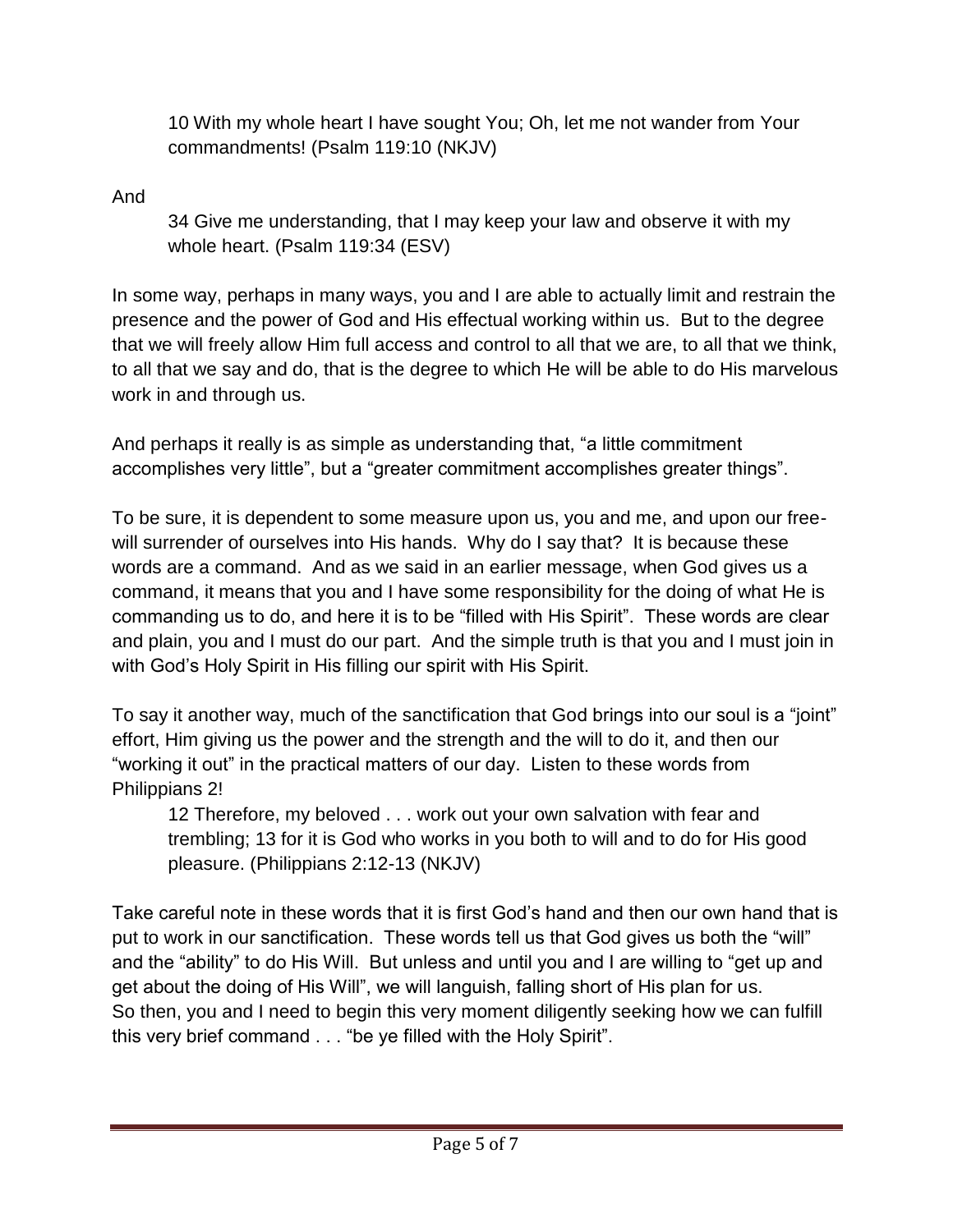May I add one other thought on these words? The Bible Scholar, Martyn Lloyd Jones contends that if we diligently dedicate ourselves to this pursuit of being "filled with the Holy Spirit", our pursuit will invite an additional special presence of God's Holy Spirit . . . that the Lord Jesus Himself will often "pour out" His Holy Spirit upon us, a measure of God's presence such as we have never known before. And may I confess to you that I do very much personally desire to know that kind of special presence of the Holy Spirit.

But may we return to the questions we posed a moment ago, about what really takes place when we are "filled with the Spirit"? And what does it "feel" like? Can we actually "feel" the presence of God's Spirit when He is fully abiding within us?

May I give an unqualified "yes" to that question, that "yes" we are able to know and to sense His blessed presence within us. As His Spirit lives and abides within our spirit, His blessed "fruits" begin to change our thoughts and our behaviors causing us to think and to act very differently from that person we once were. His "fruits" are described for us in Galatians 5. Listen!

22 . . . the fruit of the Spirit is love, joy, peace, longsuffering, kindness, goodness, faithfulness, 23 gentleness, self-control. (Galatians 5:22-23 (NKJV)

When these "fruits" are administered and empowered by God's Holy Spirit, they enable us to do things we could not otherwise do. With the presence of His "fruits" continually rising to the surface in us we really do become very "different" people, thinking and acting differently.

And yes, I do personally "feel" very differently when and as I surrender my whole heart to Christ. My personality is by nature wretchedly impatient. But as God's "fruit of patience" comes forward, my behavior is very different.

And then to add blessing upon blessing, God's Spirit also brings with that "fruit of patience" love and joy and peace and kindness, making it easier for me to love other people, even and especially those who are not very loveable.

And while I am still not able to walk through all my days in complete harmony and serenity, I am so very thankful that my life is much, much better than it used to be. So then, you and I have these two options in front of us, on the one hand, to be "drunk and dissipated and corrupted by drinking too much alcohol", or on the other hand we can be "filled with the loving presence of God's Holy Spirit". Which one would you, should you choose?